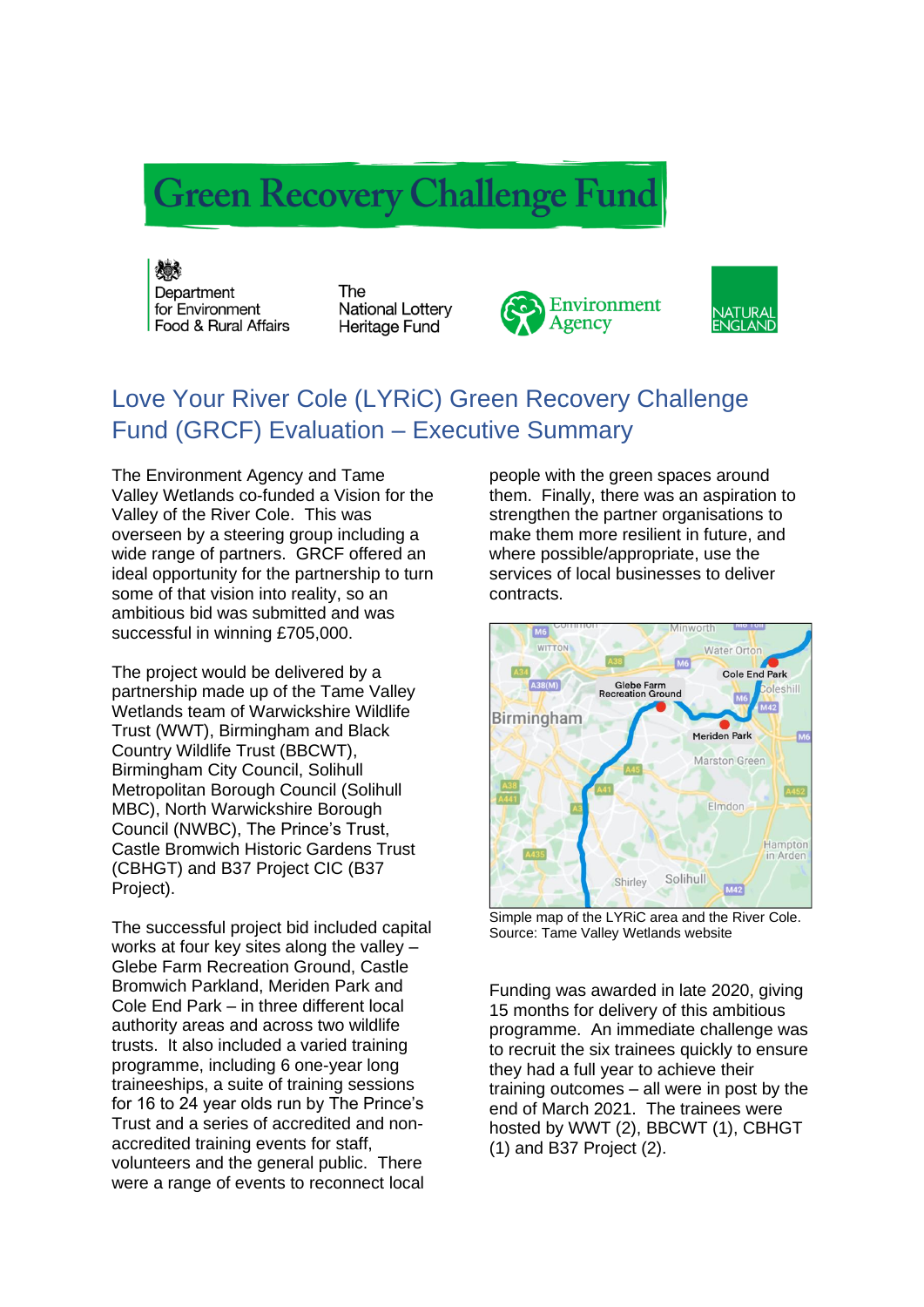

The six LYRiC trainees: Source: Tame Valley Wetlands

The Prince's Trust were able to start their suite of training opportunities early in the project. Their first Explore sessions, day long engagement activities, introducing young people to nature and wellbeing among other aspects, had to be delivered online rather than face to face, due to the Covid restrictions in place in early 2021. By July it was possible for these to take place face to face at the Birmingham EcoPark in Small Heath. Overall, 92 young people participated in an Explore day, either online or face to face, and 11 sessions were run overall.

The Prince's Trust also ran a follow-on programme, Get Started in Nature and Conservation, which was made up of a one day taster session, followed by a weeklong programme of outdoor learning and activity. During the week, young people were able to gain real experience of undertaking conservation works and achieve a Level One qualification in Tool Use. During the project, the Get Started programme ran 4 times, and had 32 participants.



Chainsaw Maintenance, part of the Get Into Woodlands programme. Source: The Prince's Trust

The final programme run by The Prince's Trust was the month-long Get Into Woodlands, run at Saltwells Local Nature Reserve. This ran twice and had 20 participants overall, who had the opportunity to gain their Chainsaw Maintenance and Cross-cutting certificate, regarded as a useful entry qualification for outdoor maintenance work. The participants greatly enjoyed the programme and most achieved their chainsaw certificate.

In addition to the two formal training schemes, there were numerous other training opportunities run during LYRiC. There were a number of fauna and flora identification sessions, including a couple demonstrating bird ringing. The identification training sessions helped to build capacity for wildlife audits across the Cole Valley, and several audits were undertaken, including wildflowers, butterflies, and two BioBlitzes.

A certificated tool maintenance course was run several times, open to trainees, volunteers and staff across all the partners. This was particularly well received by participants and should stand all organisations in good stead going forward. Staff and volunteers will be more knowledgeable about the tools that they use, and better able to maintain them properly, both extending the life of the equipment and also reducing the risk of injury due to poorly maintained tools.

Various events and activities were laid on for the local communities from Easter 2021 through to the end of the funded scheme, with a particular emphasis on school holidays. Events were intended to encourage people to engage with the open spaces local to them and to appreciate the nature around them.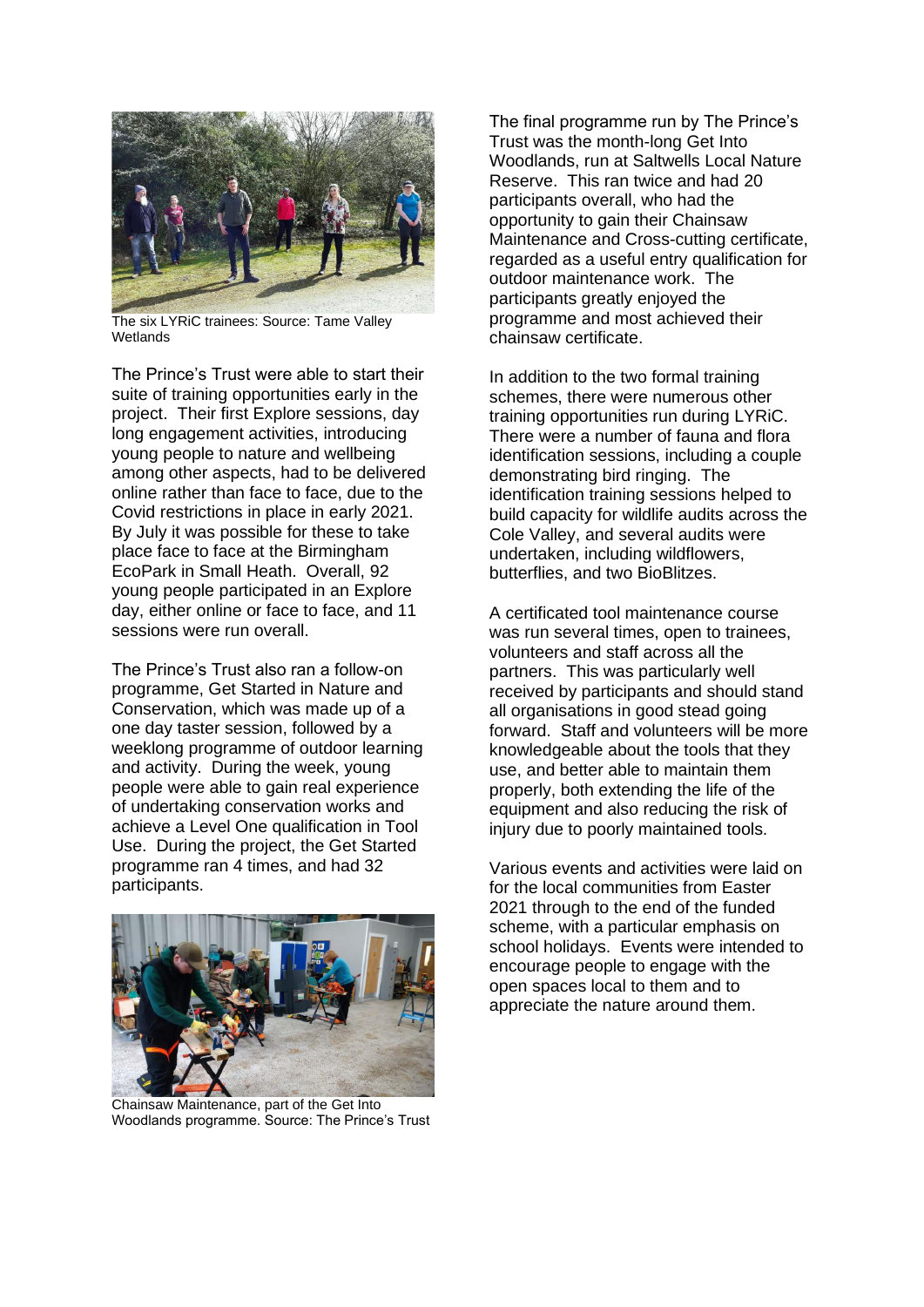

Candle-lit walk at Castle Bromwich Parklands: Source: Castle Bromwich Historic Gardens Trust

Events ranged from wellness walks to candlelit walks, from a Big Breakfast to family craft sessions, from embracing small group activity to being part of Solihull MBC's Oaks and Shires event. In some events, such as foraging, the distinction between training and activity was very blurred. Overall feedback from events is very positive and shows that they have been successful in getting people to be more appreciative of the open spaces around them.

Although funded activity started in January 2021, the major capital works programmes at Cole End Park, Meriden Park and Glebe Farm had to wait until after the nesting season and were undertaken in the second half of the project timeframe. By contrast, the works at Castle Bromwich Parkland were able to get going more quickly, with the restoration of the acid grassland starting in the summer months. All capital works were complete by March 2022

Castle Bromwich Parklands had a programme of habitat management and enhancement that ran through the year, from when a new member of staff dedicated to the Parkland was employed. During the year, there has been work to restore acid grassland, improve the quality of meadow land, restore the historic avenue of trees, improve access through the addition of a raised boardwalk and bridge, as well as clearing paths and installing a nature trail. Works have also been carried out on the wetland areas of the Parkland to improve conditions for

wildlife. Feedback from visitors is that the area already feels safer, but it will take a year or two for the habitat improvements to demonstrate their value.



Simple bridge installed by trainees at Castle Bromwich Parkland. Source: Castle Bromwich Historic Gardens Trust

Above its confluence with the River Cole in Meriden Park, Kingshurst Brook was overgrown, had poor water quality due to slow moving water, and was a magnet for shopping trolleys. LYRiC funded works to narrow the watercourse, speeding up the water flow to improve quality and make it a better environment for invertebrates and the fish and other wildlife that live off them. This should make the area more attractive for local people, with a desired impact of reducing anti-social behaviour and litter.



Completed works at Kingshurst Brook. Source: Tame Valley Wetlands

At Cole End Park, there was a mix of work to improve accessibility and add features to the play area, while also undertaking works to improve the woodlands and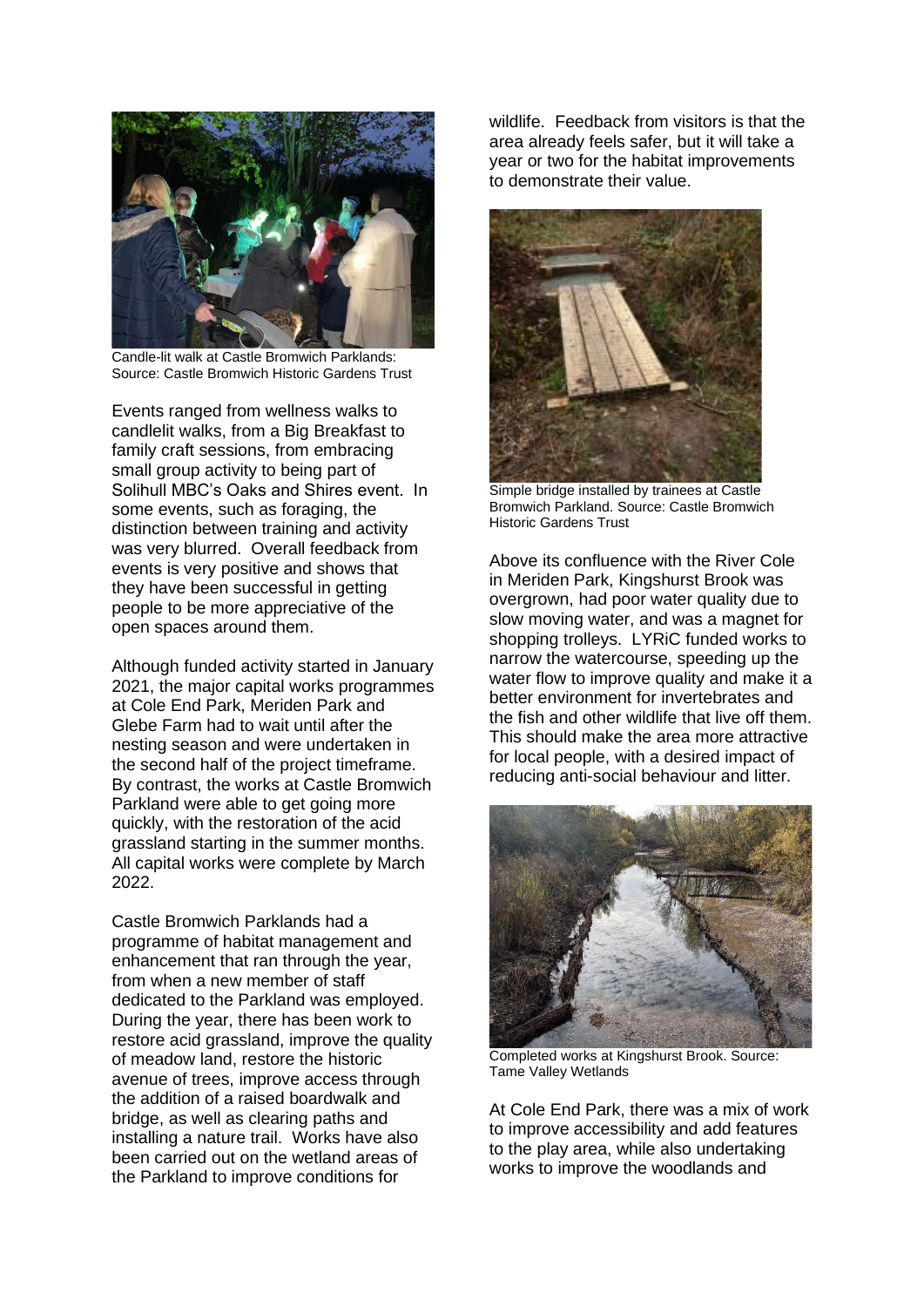meadow at the Local Nature Reserve that forms part of the larger park. Local residents were consulted on the plans and kept informed about the works at all stages.



New path in Cole End Park to improve accessibility. Source: NWBC.

Glebe Farm was the last of the capital projects to be undertaken, in February 2022. Here access was improved through the installation of paths, as well as improvements to the meadow area and the creation of two wetland areas. These were planted up with appropriate plug plants by volunteers, once the contractors were off site.



Wetlands at Glebe Farm prior to planting. Source: Birmingham and the Black Country Wildlife Trust

A desired outcome from LYRiC was that partners would be more resilient, and that inter-partner links would be established and/or improved. This has been achieved to varying extents between different partners. The Prince's Trust in the West Midlands has been able to demonstrate the value of working with wildlife trusts and both sides are keen to explore working together in the future.

The capital works undertaken have been designed to be relatively self-sustaining, although areas where scrub has been cleared will need maintenance by volunteer work parties over the years, as scrub has a tendency to grow back.



Corporate volunteering session at Babbs Mill Himalayan Balsam "bashing". Source: Tame Valley **Wetlands** 

Some partners now have a larger and more diverse pool of volunteers to call on to help with site maintenance and also with events and activities for local communities. The local economy has a number of better qualified and interested individuals able to make a difference to the environment, through volunteer or paid work.

The achievements of the LYRiC project are being shared widely through a series of visual blogs (Vlogs), professionally produced, and showcasing the different sites. The short segments about individual projects can also be used by the partners to demonstrate their ability to undertake funded environmental conservation works, both in reaction to bidding rounds and also when proactively seeking external support.

Whether the desired environmental legacy from the capital works will be achieved is hard to say at present. With the majority only just completed, wetlands look raw and unappealing, and as spring arrives, it is only now that the trees at Kingshurst Brook will show whether they have survived the cutting and laying that was done as part of the work to narrow the channel. The capital works will need time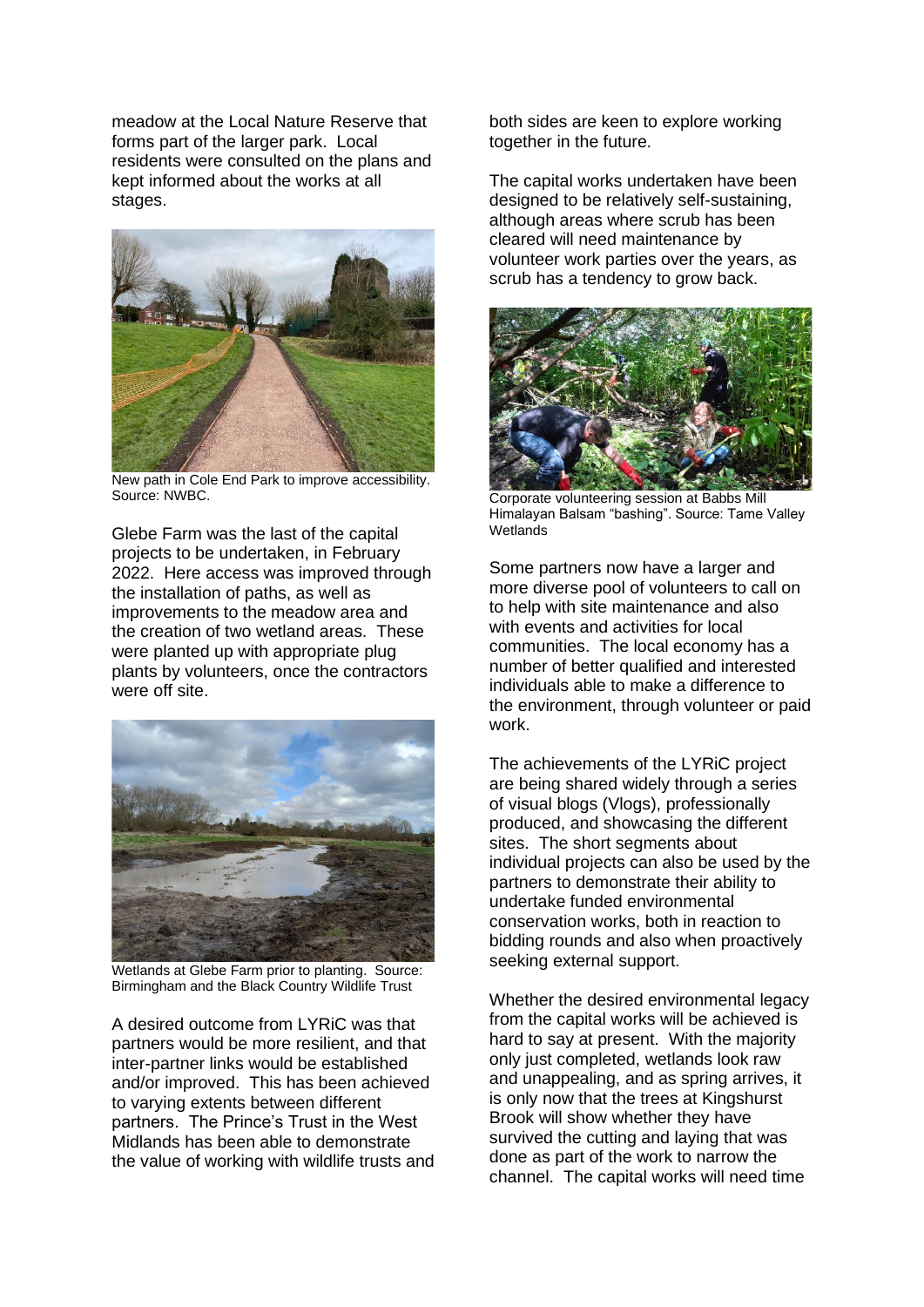to settle in and meet their full potential, supporting a wider range of fauna and flora. There is good reason to believe that this will happen, given time.



Kingshurst Brook with shingle added. Source: MRE Unlocking Enterprise

All partners are better placed to undertake biodiversity audits at the sites in future, and should aim to publicise whether the works undertaken have achieved the required goals for wildlife.

A number of local organisations have improved their capacity and capabilities with the project. There are direct impacts on the partner organisations, particularly those in the third sector. The Prince's Trust has a new area where it is able to offer opportunities to young people, and they have already teamed up with another West Midlands GRCF project to deliver more Get Started in Nature and Conservation courses. Birmingham and Black Country Wildlife Trust is expanding its staffing, thanks to its involvement in LYRiC. Some local businesses have been able to consolidate their trading status and expand their customer base as a result of working with LYRiC.

All six LYRiC trainees successfully submitted portfolios for their Level 2 City and Guilds qualification which will greatly improve their prospects for employment in this sector.

LYRiC was only ever intended to address part of the vision for the River Cole and future work will be needed to join up the green spaces along the valley.

There have been a number of valuable lessons learned during the LYRiC delivery, as set out below:

- Even with projects where timescales are short and deadlines are tight, ensuring communication flows between all partners is crucial, and not just on funding issues.
- In order to build sound working relationships with new partners, time needs to be set aside to explore and understand each other's aspirations, capacity and capabilities.
- Having trainees work as a team across organisation boundaries improves the learning experience for the trainees and provides them with better support.
- The benefits for partners working across geographical borders is clear and provides a foundation for collaborative work and funding applications.
- Interpretation materials always take longer to produce and put in place than expected.

Overall, the partners have achieved all the outputs they set out in their application for GRCF. It will take time to see whether the longer term outcomes will also be achieved, particularly around habitat improvements for wildlife and reconnecting local populations with their green spaces.